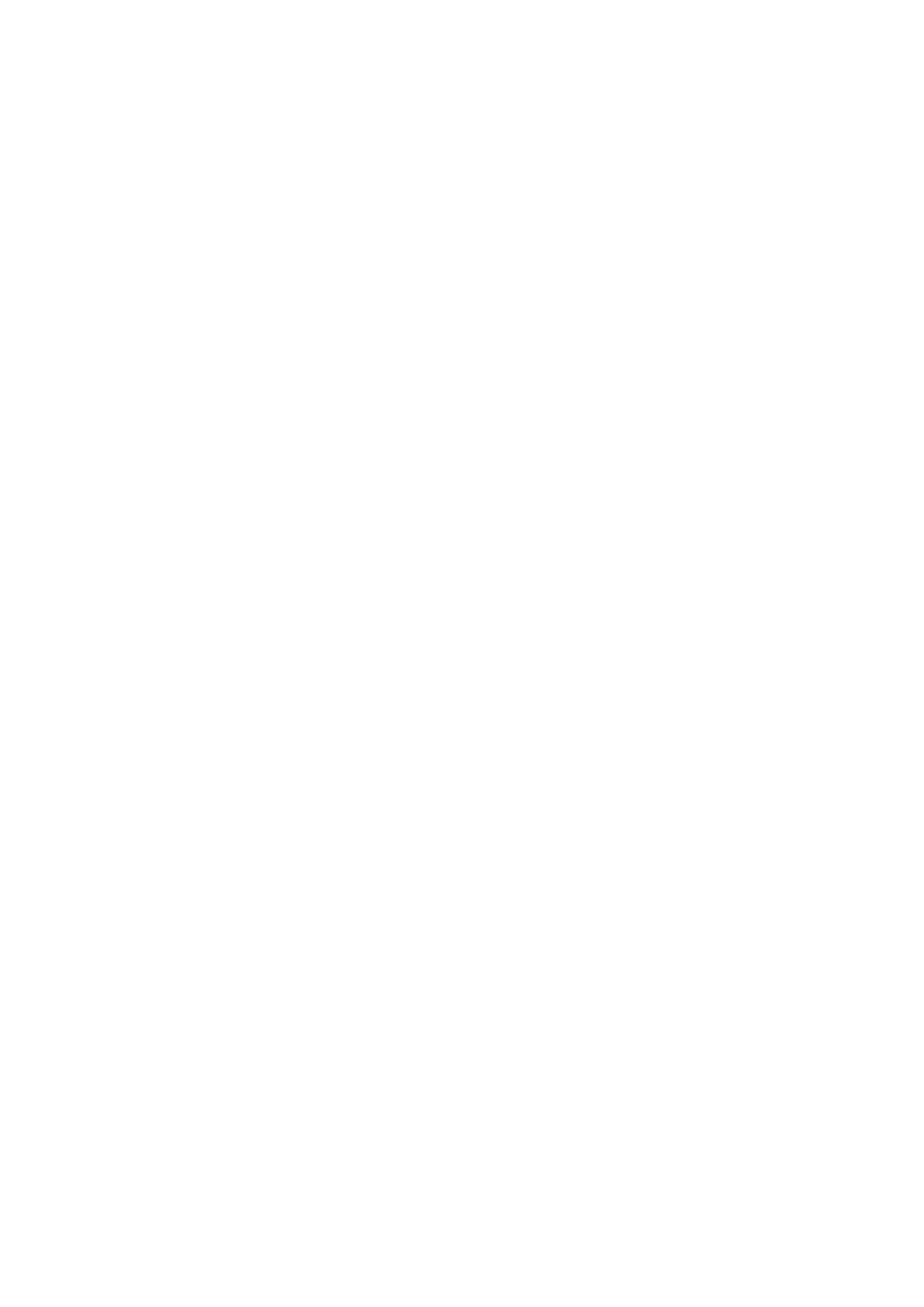Statutory Document No. 2019/0279



*Building Control Act 1991*

# **BUILDING CONTROL (APPROVED DOCUMENTS) ORDER 2019**

*Laid before Tynwald: 16 July 2019 Coming into Operation: 31 December 2019*

The Department of Environment, Food and Agriculture makes the following Order under section 4(1), (4) and (5) of the Building Control Act 1991.

## <span id="page-2-0"></span>**1 Title**

This Order is the Building Control (Approved Documents) Order 2019.

## <span id="page-2-1"></span>**2 Commencement**

This Order comes into operation on 31 December 2019<sup>1</sup> .

## <span id="page-2-2"></span>**3 Approved documents**

- (1) For the purpose of providing practical guidance with respect to the requirements of regulation 6 of, and Schedules 1 and 4 to, the Building Regulations 2014<sup>2</sup> , the Department approves —
	- (a) the documents specified in Part 1 of Schedule 1, being documents issued by the United Kingdom Ministry of Housing, Communities and Local Government (subject, only in this case, to the revisions specified in Schedule 3);
	- (b) the document specified in Part 2 of Schedule 1, being a document —
		- (i) issued and published by the Timber Research & Development Association; and
		- (ii) approved in England and Wales for the corresponding purpose in relation to building regulations made under the Building Act 1984 (an Act of Parliament);



 $\overline{a}$ 

<sup>1</sup> Section 37B of the Building Control Act 1991 specifies that orders shall be laid before Tynwald. <sup>2</sup> SD 2014/0165, as amended by SD 2019/0276.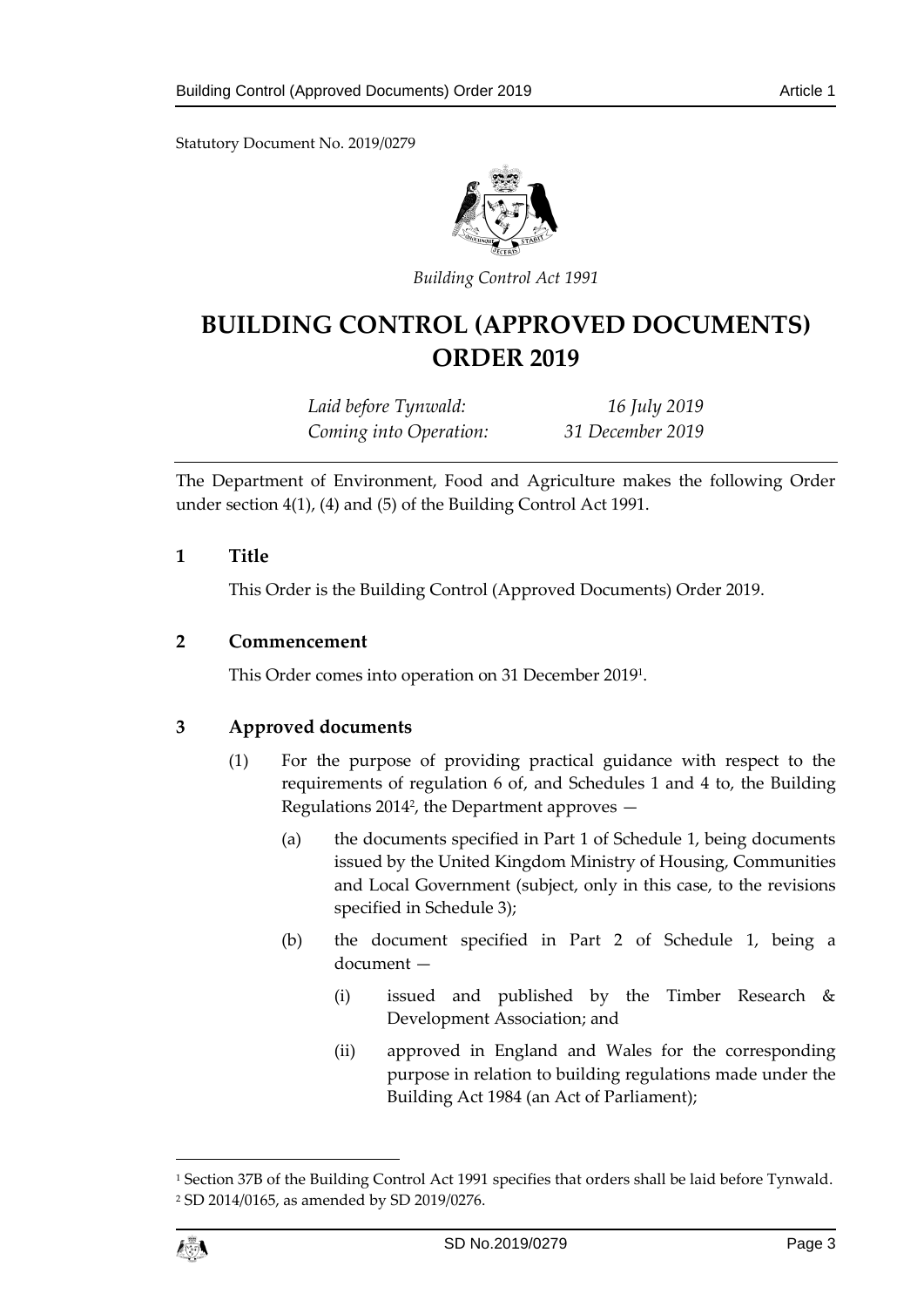- (c) the document specified in Part 3 of Schedule 1, being a document issued and published by the Basement Information Centre; and
- (d) the document specified in Part 4 of Schedule 1 being a document issued and published by the British Standards Institute.
- (2) Subject to article 4, the Department withdraws its approval of the documents specified in Schedule 2 for the purpose mentioned in paragraph (1).

## <span id="page-3-0"></span>**4 Revocation and transitional provision**

- (1) The Building Control (Approved Documents) Order 2014<sup>3</sup> is revoked.
- (2) Nothing in this Order applies in relation to
	- (a) work carried out in accordance with plans deposited before the coming into operation of this Order; or
	- (b) work completed before such coming into operation.

**MADE 19 JUNE 2019**

#### **GEOFFREY BOOT** *Minister for Environment, Food and Agriculture*

-



<sup>3</sup> SD 2014/0301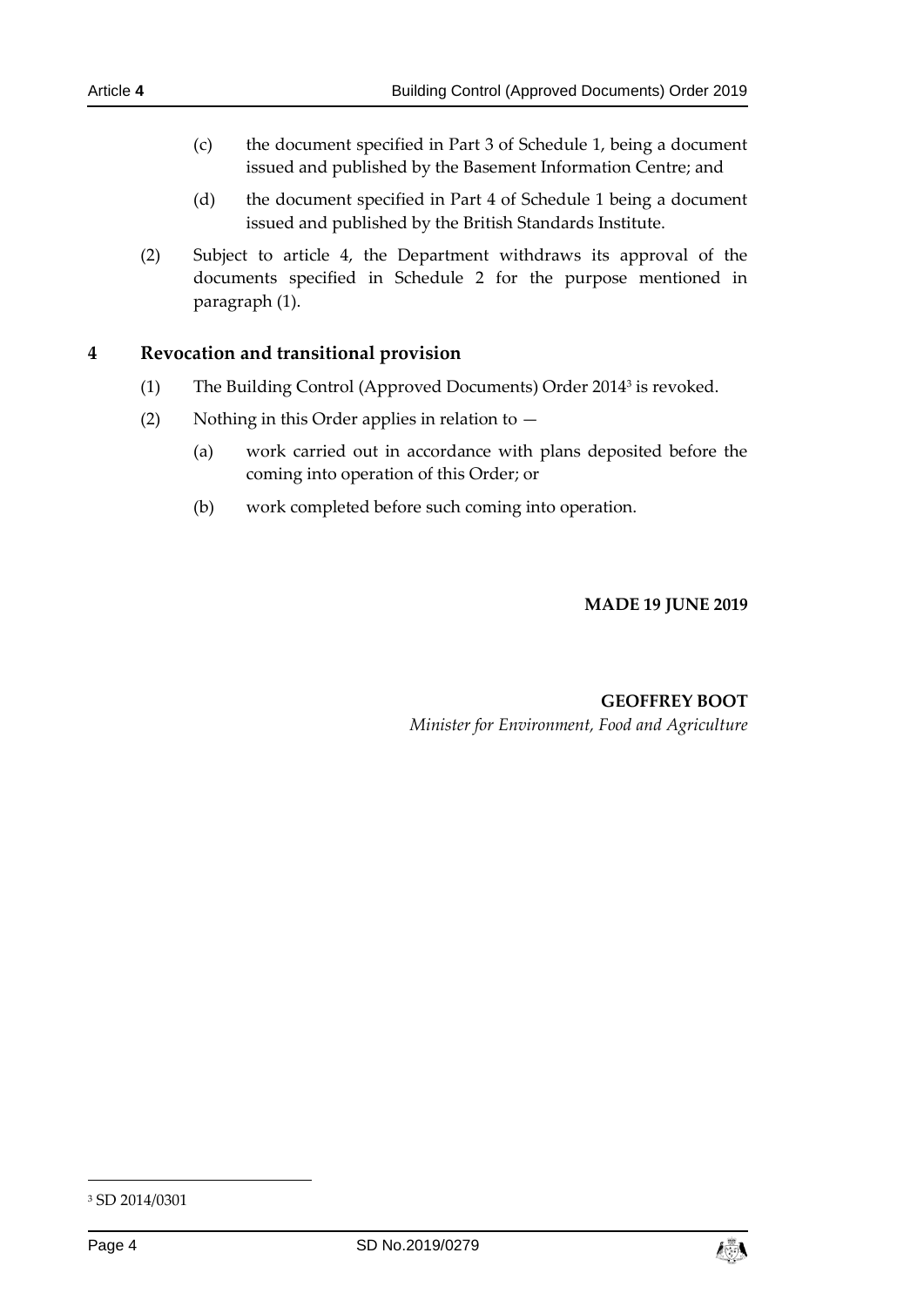## **SCHEDULE 1**

## [Article 3(1)]

## **APPROVED DOCUMENTS**

# **PART 1**

<span id="page-4-1"></span><span id="page-4-0"></span>*Title*

Approved Document A — Structure (2004 edition, incorporating 2004, 2010 and 2013 amendments).

Approved Document B (volume  $1$ )  $-$  Fire Safety - dwellinghouses (2006 edition, incorporating 2010 and 2013 amendments).

Approved Document B (volume 2) — Fire Safety - buildings other than dwellinghouses (2006 edition, incorporating 2007, 2010 and 2013 amendments).

Approved Document  $C - S$ ite preparation and resistance to contaminants and moisture (2004 edition, incorporating 2010 and 2013 amendments).

Approved Document D — Toxic substances (1992 edition, incorporating 2002, 2010 and 2013 amendments).

Approved Document  $E -$  Resistance to the passage of sound (2003 edition, incorporating 2004, 2010, 2013 and 2015 amendments).

Approved Document  $F -$  Ventilation (2010 edition, incorporating 2010 and 2013 amendments).

Approved Document  $G -$  Sanitation, hot water safety and water efficiency (2015) edition, incorporating 2016 amendments).

Approved Document  $H - D$ rainage and waste disposal (2015 edition).

Approved Document J  $-$  Combustion appliances and fuel storage systems (2010) edition, incorporating 2010 and 2013 amendments).

Approved Document  $K -$  Protection from falling, collision and impact (2013 edition).

Approved Document L1A — Conservation of fuel and power in new dwellings (2013 edition, incorporating 2016 amendments).

Approved Document  $L1B -$  Conservation of fuel and power in existing dwellings (2010 edition, incorporating 2010, 2011, 2013, 2016 and 2018 amendments).

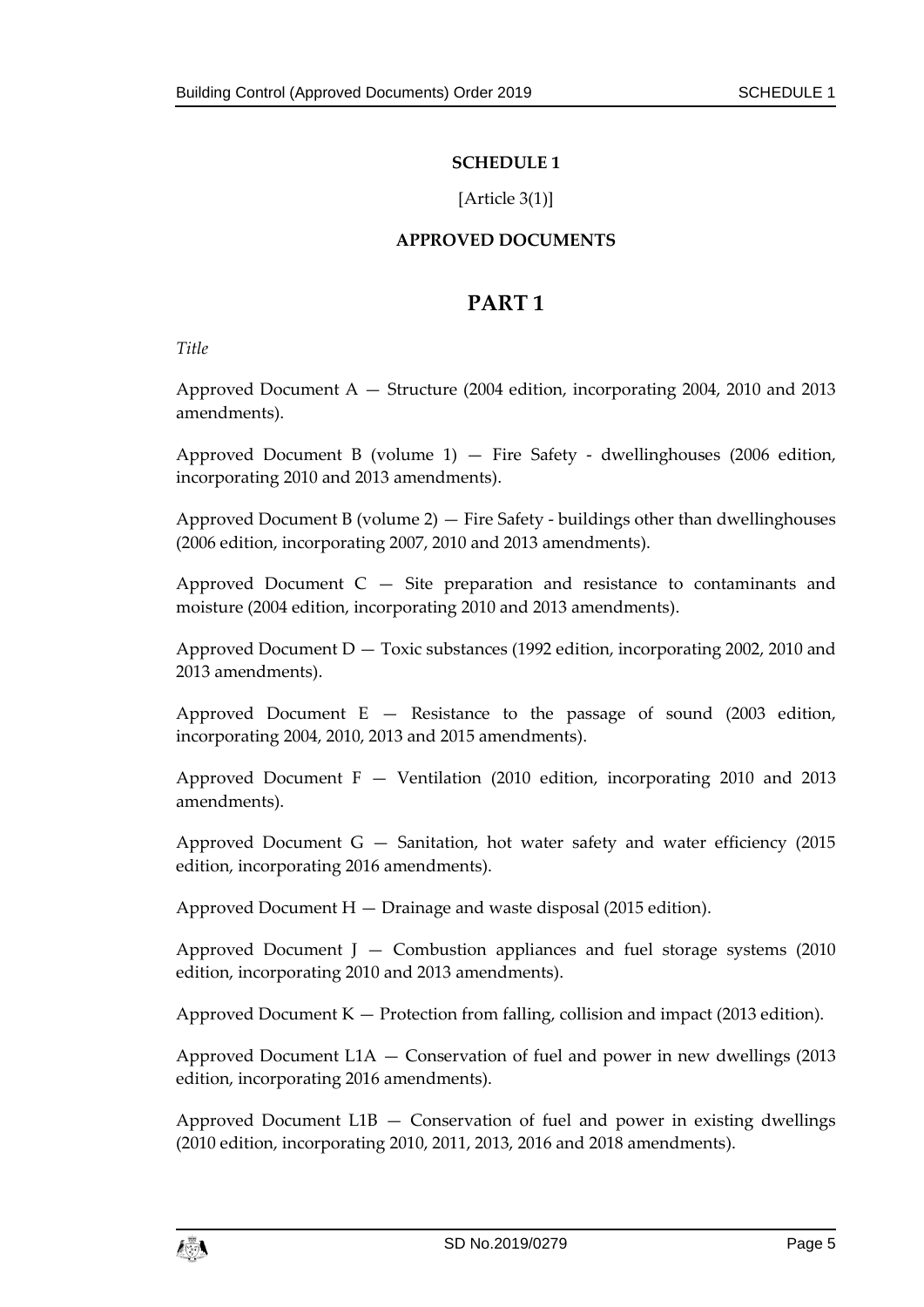Approved Document L2A — Conservation of fuel and power in new buildings other than dwellings (2013 edition, incorporating 2016 amendments).

Approved Document  $L2B -$  Conservation of fuel and power in existing buildings other than dwellings (2010 edition, incorporating 2010, 2011, 2013 and 2016 amendments).

Approved Document M (volume 1) — Access to and use of buildings - dwellings (2015 edition, incorporating 2016 amendments).

Approved Document M (volume 2) — Access to and use of buildings - buildings other than dwellings (2015 edition).

Approved Document P — Electrical safety - dwellings (2013 edition).

Approved Document  $Q$  – Security - dwellings (2015 edition).

Approved Document R — Physical infrastructure for high-speed electronic communications networks (2016 edition).

# **PART 2**

*Title*

Approved Document — Span tables for solid timber members in floors, ceilings and roofs (excluding trussed rafter roofs) for dwellings (ISBN 1900510464).

# **PART 3**

*Title*

Approved Document — Basements for dwellings (second edition 2004).

# **PART 4**

*Title*

Document — PAS 24:2016 - Enhanced security performance requirements for door sets, windows and basements for dwellings (second edition 2004).

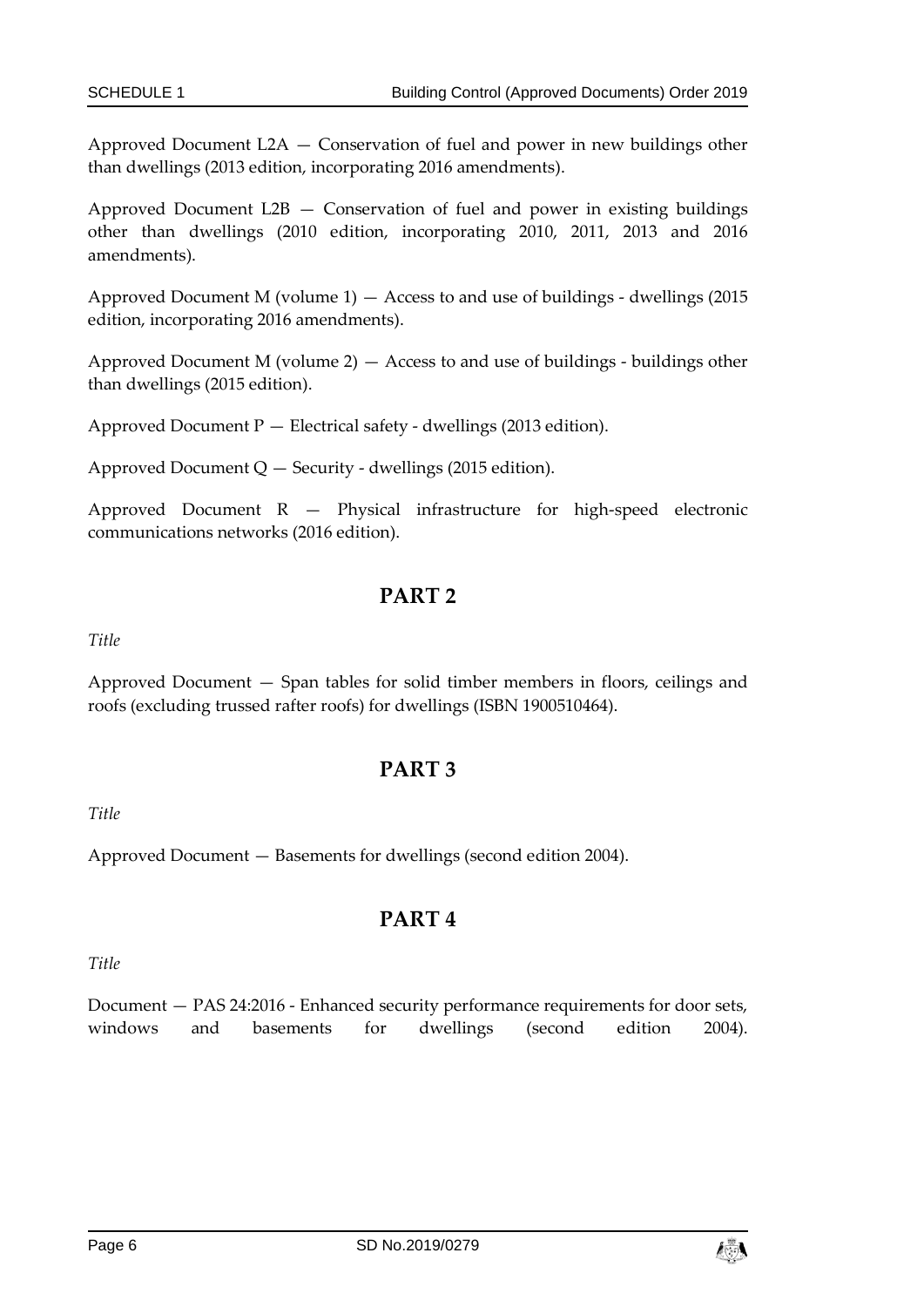## **SCHEDULE 2**

## <span id="page-6-1"></span><span id="page-6-0"></span>DOCUMENTS APPROVAL OF WHICH IS WITHDRAWN

## [Article 3(2)]

*Title*

Approved Document  $A -$  Structure (2004 edition, incorporating 2004 amendments).

Approved Document B — Fire safety (2000 edition, incorporating 2002 amendments).

Approved Document  $C - Site$  preparation and resistance to contaminants and moisture (2004 edition).

Approved Document D — Toxic substances (1992 edition, incorporating 2002 amendments).

Approved Document  $E -$  Resistance to the passage of sound (2003 edition).

Approved Document  $F -$  Ventilation (2010 edition, incorporating further 2010 amendments).

Approved Document G — Hygiene (2010 edition, incorporating further 2010 amendments).

Approved Document H — Drainage and waste disposal (2002 edition).

Approved Document  $J -$  Combustion appliances and fuel storage systems (2010) edition, incorporating further 2010 amendments).

Approved Document  $K -$  Protection from falling, collision and impact (1998 edition, incorporating 2000 amendments).

Approved Document L1A — Conservation of fuel and power New dwellings (2010 edition).

Approved Document L1B — Conservation of fuel and power Existing dwellings (2010 edition).

Approved Document L2A — Conservation of fuel and power New buildings other than dwellings (2010 edition).

Approved Document L2B — Conservation of fuel and power Existing buildings other than dwellings (2010 edition).

Approved Document  $M -$  Access to and use of buildings (2004 Edition).

Approved Document  $N -$  Glazing $-$ safety in relation to impact, opening and cleaning (1998 edition, incorporating 2000 amendments).

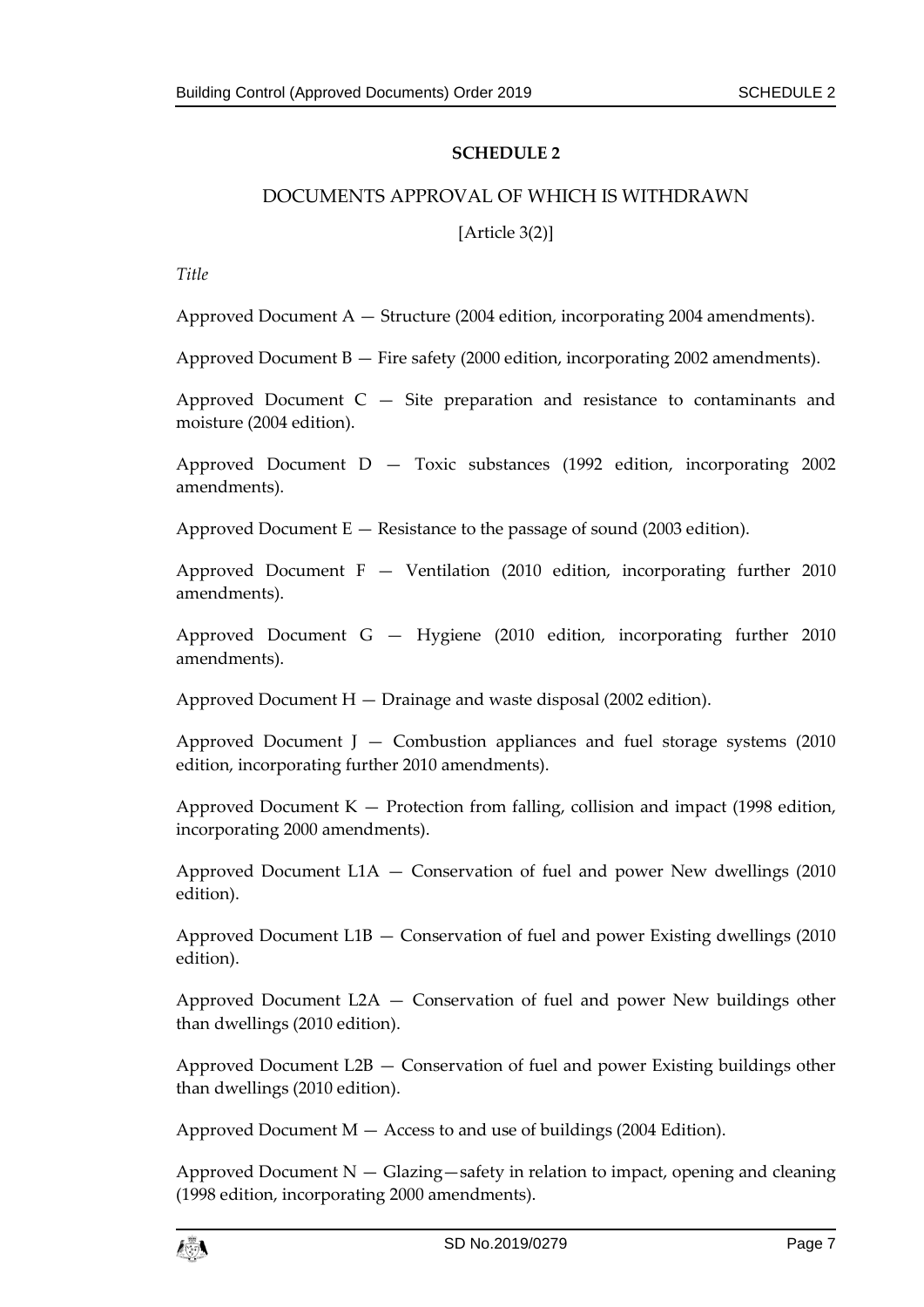Approved Document P — Electrical Safety —Dwellings (2006 edition).

Approved Document to support regulation 9 — Materials and workmanship (1992 edition, incorporating 2000 Amendments).

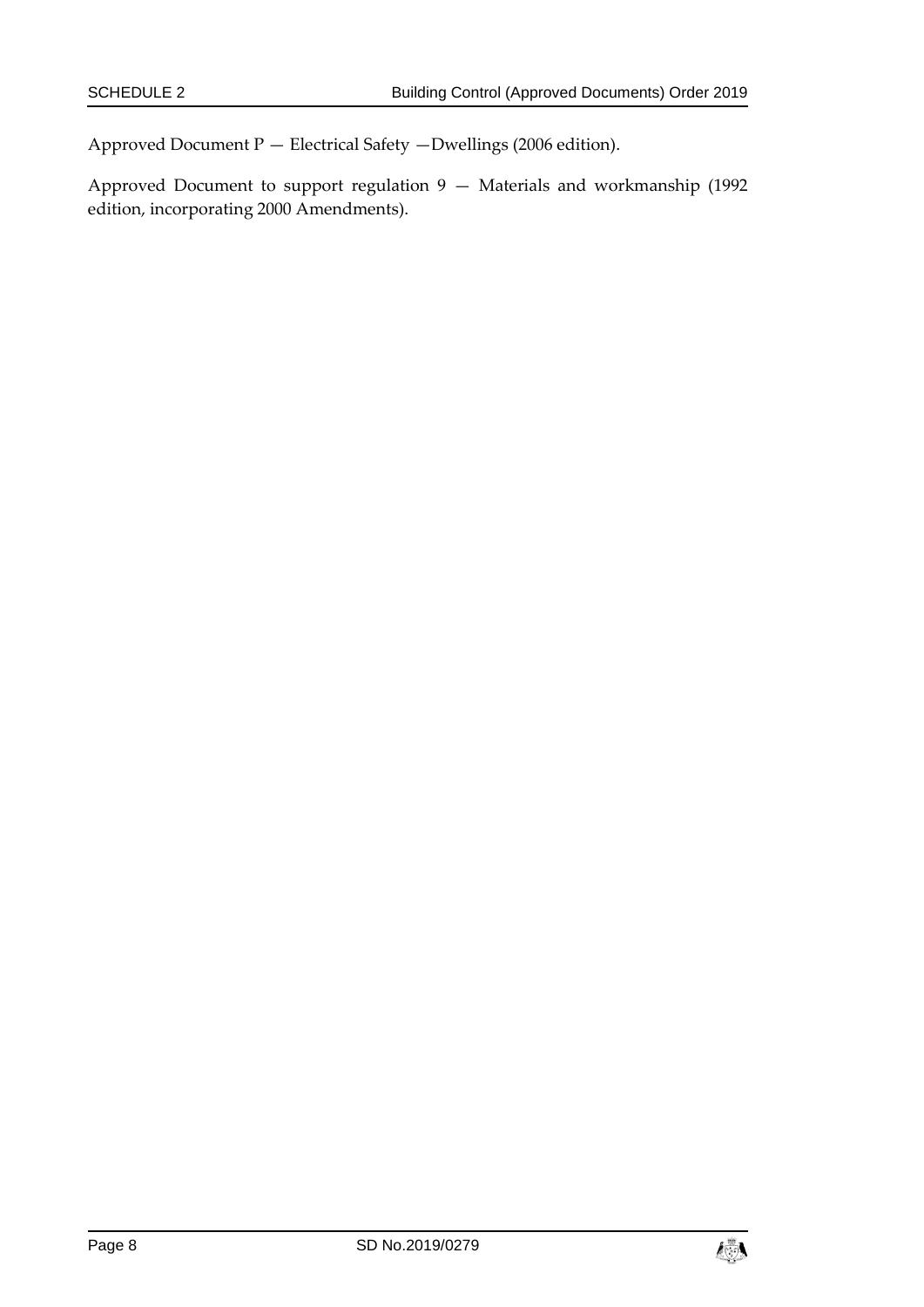## **SCHEDULE 3**

#### REVISION TO APPROVED DOCUMENTS

#### [Article  $3(1)(a)$ ]

## <span id="page-8-1"></span><span id="page-8-0"></span>**Revision to Approved Documents L1A, L1B, L2A and L2B**

- (1) Any guidance issued with regard to the provision of energy performance certificates is to be disregarded.
- (2) If an alternative method of showing compliance with the Building Regulations 2014 is proposed, this must be in the form of a heat loss calculation for the proposed building or element of a structure in comparison with a notional building or element of a structure of a similar design and layout. Any heat loss from the proposed building or element of structure should be less than that of a notional building or element of structure. Energy generation from a sustainable source such as solar type panels or air / ground Heat Source Pump may be used to show compliance.
- (3) For the purposes of paragraphs 4 and 5 of Schedule 4 to the Building Regulations 2014 the target Standard Assessment Procedure value is that specified in column B of the table to this Schedule when the plans are deposited with the building authority within the period specified in column A of the table to this Schedule.
- (4) For the purpose of this Schedule, "plans are deposited" means the plans of any proposed work that are, in accordance with the building regulations, deposited with the building authority in accordance with section 11 of the Building Control Act 1991.

| Column A                                           | Column B                    |  |
|----------------------------------------------------|-----------------------------|--|
| Plans are deposited with the building authority in | <b>Target Standard</b>      |  |
| the period of time from -                          | <b>Assessment Procedure</b> |  |
|                                                    | Value                       |  |
| 31 December 2019 up to and including 31 December   | 55                          |  |
| 2021                                               |                             |  |
| 1 January 2022 up to and including 31 December     | 60                          |  |
| 2023                                               |                             |  |
| 1 January 2024 up to and including 31 December     | 65                          |  |
| 2025                                               |                             |  |
| 1 January 2026 up to and including 31 December     | 70                          |  |
| 2027                                               |                             |  |
| 1 January 2028 up to and including 31 December     | 81                          |  |
| 2029                                               |                             |  |

#### **TABLE**

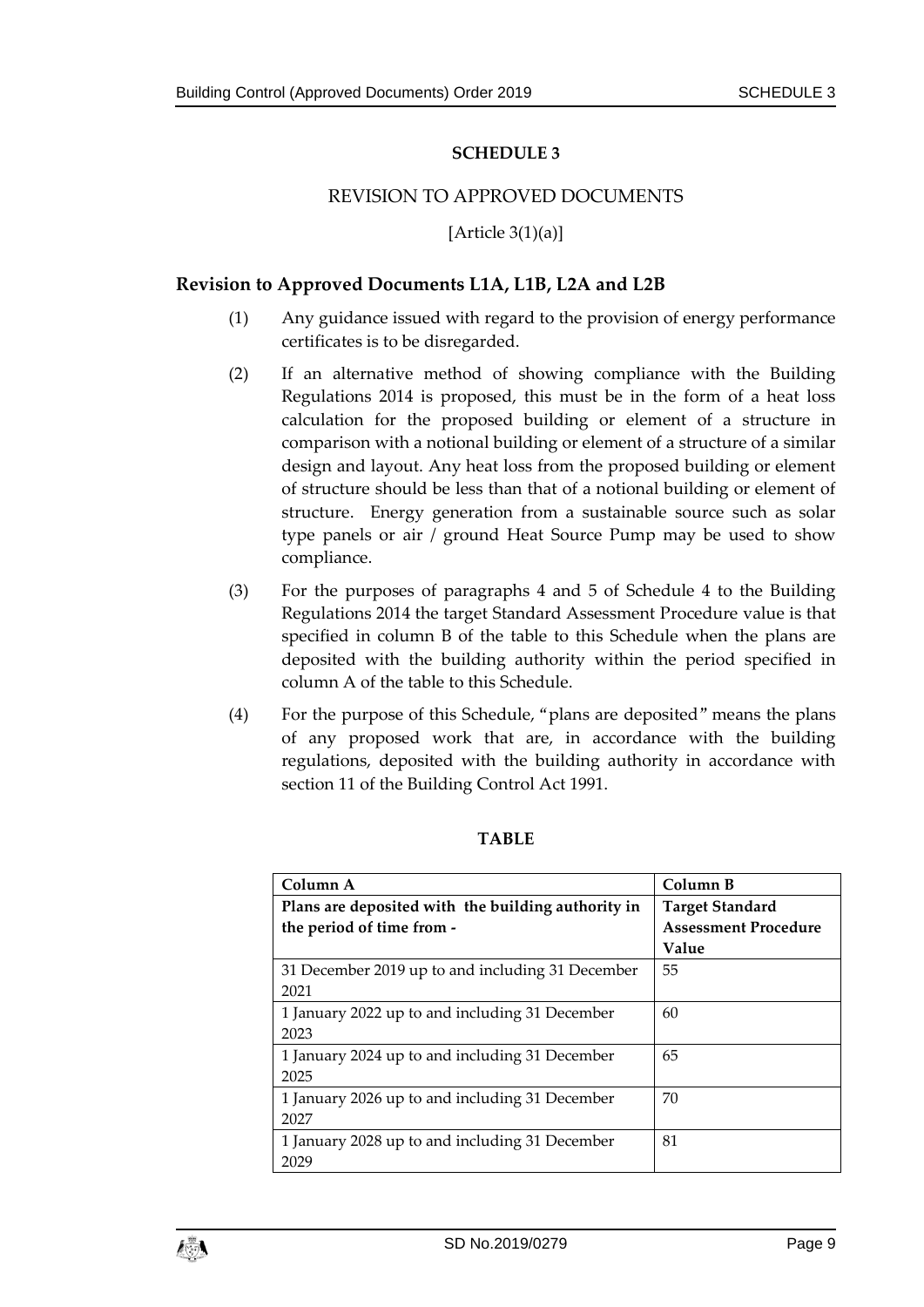| Column A                                           | Column B                    |
|----------------------------------------------------|-----------------------------|
| Plans are deposited with the building authority in | <b>Target Standard</b>      |
| the period of time from -                          | <b>Assessment Procedure</b> |
|                                                    | Value                       |
| 1 January 2030 up to and including 31 December     | 91                          |
| 2031                                               |                             |
| 1 January 2032 onwards                             | 97                          |